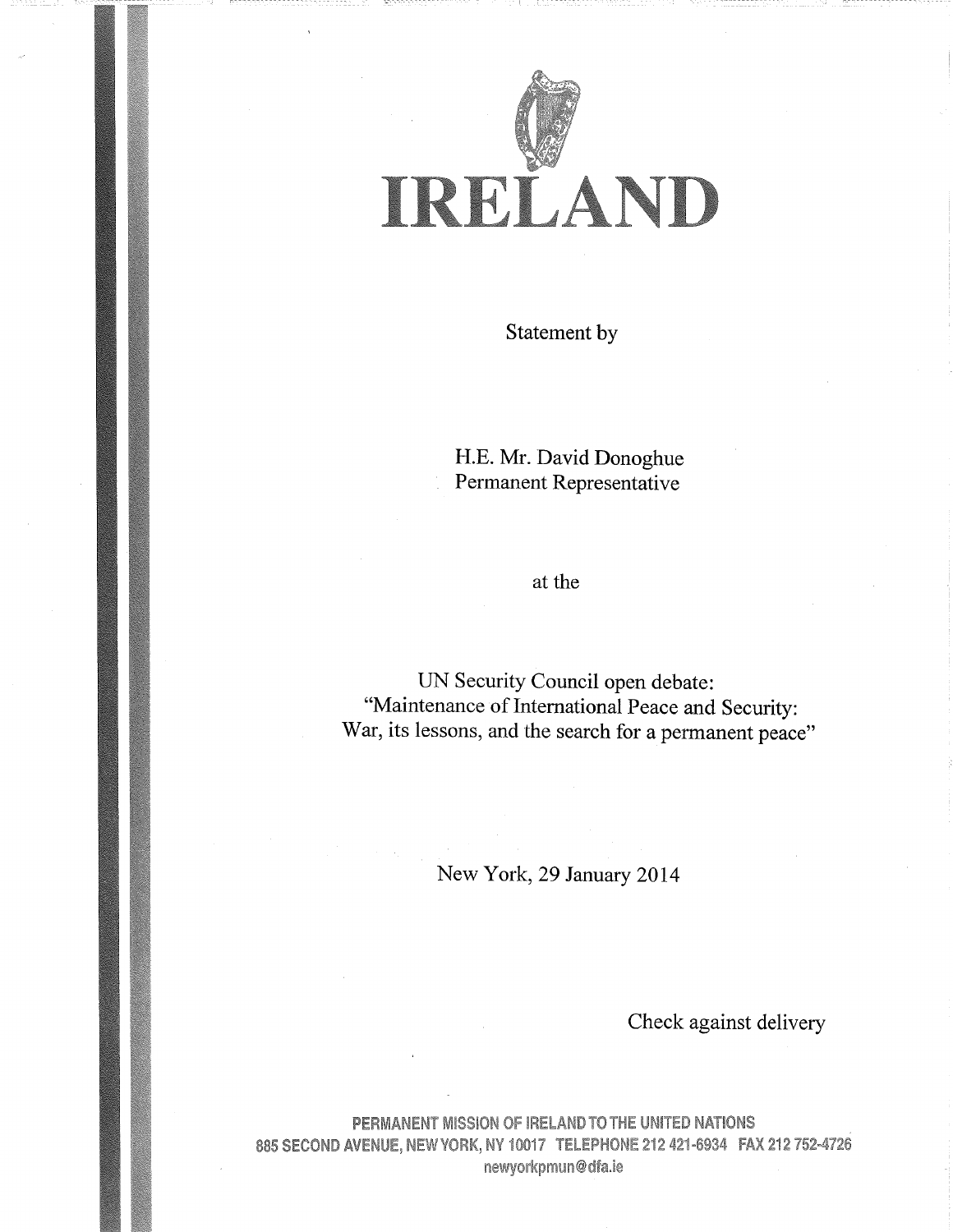$\label{eq:2.1} \frac{1}{\sqrt{2}}\int_{\mathbb{R}^3}\frac{1}{\sqrt{2}}\left(\frac{1}{\sqrt{2}}\right)^2\frac{1}{\sqrt{2}}\left(\frac{1}{\sqrt{2}}\right)^2\frac{1}{\sqrt{2}}\left(\frac{1}{\sqrt{2}}\right)^2\frac{1}{\sqrt{2}}\left(\frac{1}{\sqrt{2}}\right)^2.$  $\label{eq:2.1} \frac{1}{\sqrt{2\pi}}\sum_{i=1}^n\frac{1}{\sqrt{2\pi}}\sum_{i=1}^n\frac{1}{\sqrt{2\pi}}\sum_{i=1}^n\frac{1}{\sqrt{2\pi}}\sum_{i=1}^n\frac{1}{\sqrt{2\pi}}\sum_{i=1}^n\frac{1}{\sqrt{2\pi}}\sum_{i=1}^n\frac{1}{\sqrt{2\pi}}\sum_{i=1}^n\frac{1}{\sqrt{2\pi}}\sum_{i=1}^n\frac{1}{\sqrt{2\pi}}\sum_{i=1}^n\frac{1}{\sqrt{2\pi}}\sum_{i=1}^n\$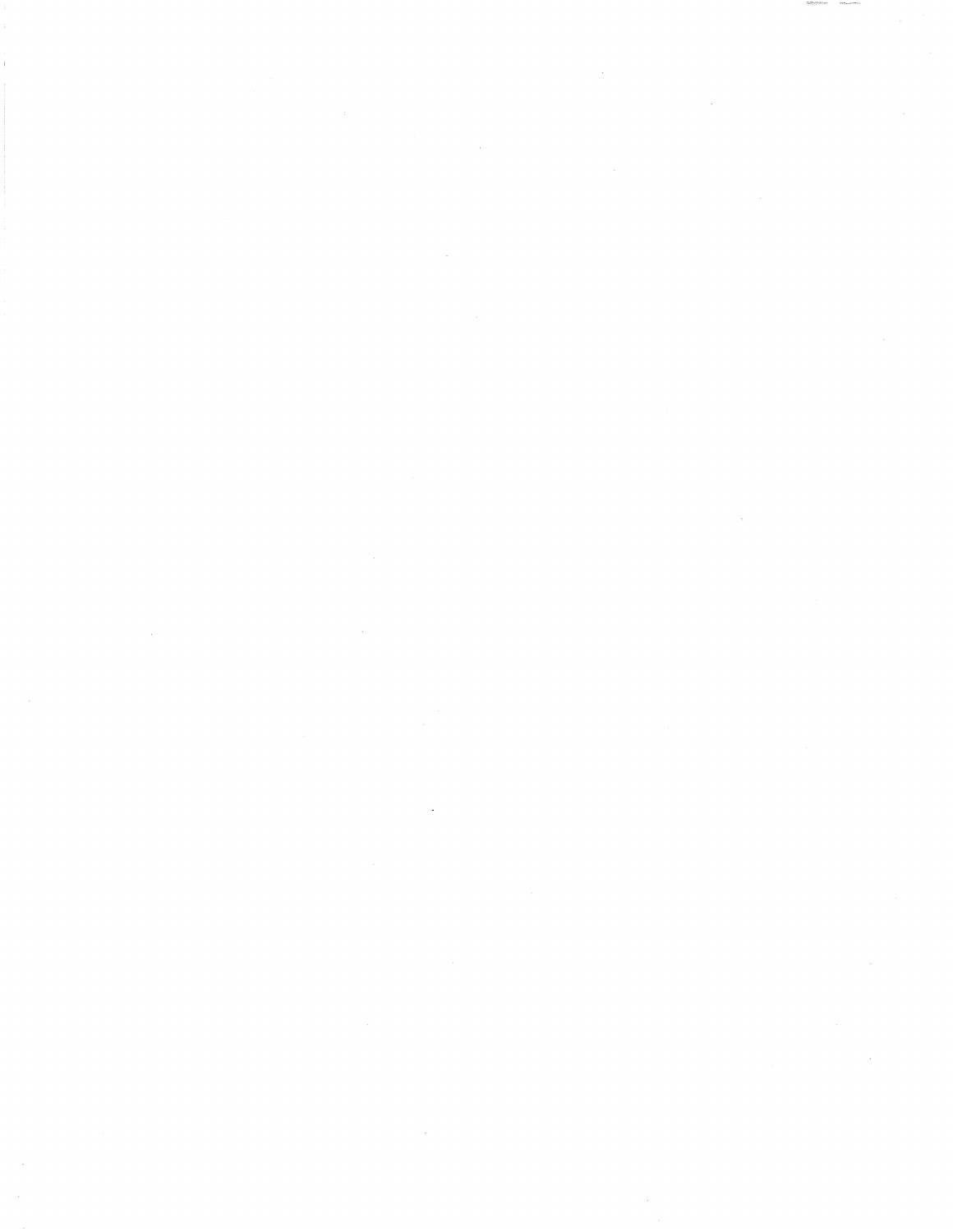## Mr. President,

I would like to warmly commend the Jordanian Presidency of the Council for its initiative in proposing that issues relating to reconciliation should be the focus of today's open debate.

I align myself at the outset with the statement delivered on behalf of the European Union.

Over the century which we are marking today, the scourge of war has been all too visible, in many parts of the world and in many forms. How to eliminate this scourge and to build lasting peace is one of the great challenges facing this Organisation. The UN has a vital role to play in helping societies damaged by conflict to rebuild and regenerate themselves. Through its peacebuilding interventions, it can help to transform a fragile peace into something more deep-rooted and lasting. It can lay the foundations, as few other organisations can, for "permanent peace".

At the heart of this endeavour is the support the UN can provide for reconciliation between the communities of a divided society in the aftermath of conflict. It can help communities to bind up the wounds of conflict and to move, however slowly and hesitantly, towards peaceful co-existence. The damage done to relationships at all levels by years of war and suffering is, of course, immense. It can take generations to overcome. There are legacies of profound mistrust. There are issues between communities in conflict which touch on deep sensitivities of identity and allegiance. Even if violence has ended, a lengthy healing process is needed before the rival communities can reach the level of confidence in each other required for a shared future.

On the island of Ireland we have seen this at first hand. Fifteen years ago, a comprehensive political framework for the settlement of the Northern Ireland problem was agreed in a negotiation process which involved the Irish and British Governments and the political representatives of Northern Ireland's communities. This achievement, the so-called Good Friday Agreement, transformed relations within Northern Ireland, between North and South and between Ireland and the UK. It has brought lasting political stability to Northern Ireland and an unprecedented level of cooperation and interaction between the two parts of Ireland. At the grassroots level, however, a significant challenge remains in terms of achieving lasting reconciliation between the two main traditions in Northern Ireland. Much painstaking effort has been devoted on all sides to this process. But, while significant progress has been made, a number of divisive issues remain. These include issues such as the flying of flags linked to the respective communities or how contentious parades should be handled. Intensive efforts were made recently by a respected US third party to broker an agreement between the communities on how these issues should be addressed.

Over the years, the Irish and British Governments have worked closely on practical steps which might help the different traditions in Northern Ireland to deal with the past and to transcend the legacy of bitterness and misunderstanding. Much valuable work is also